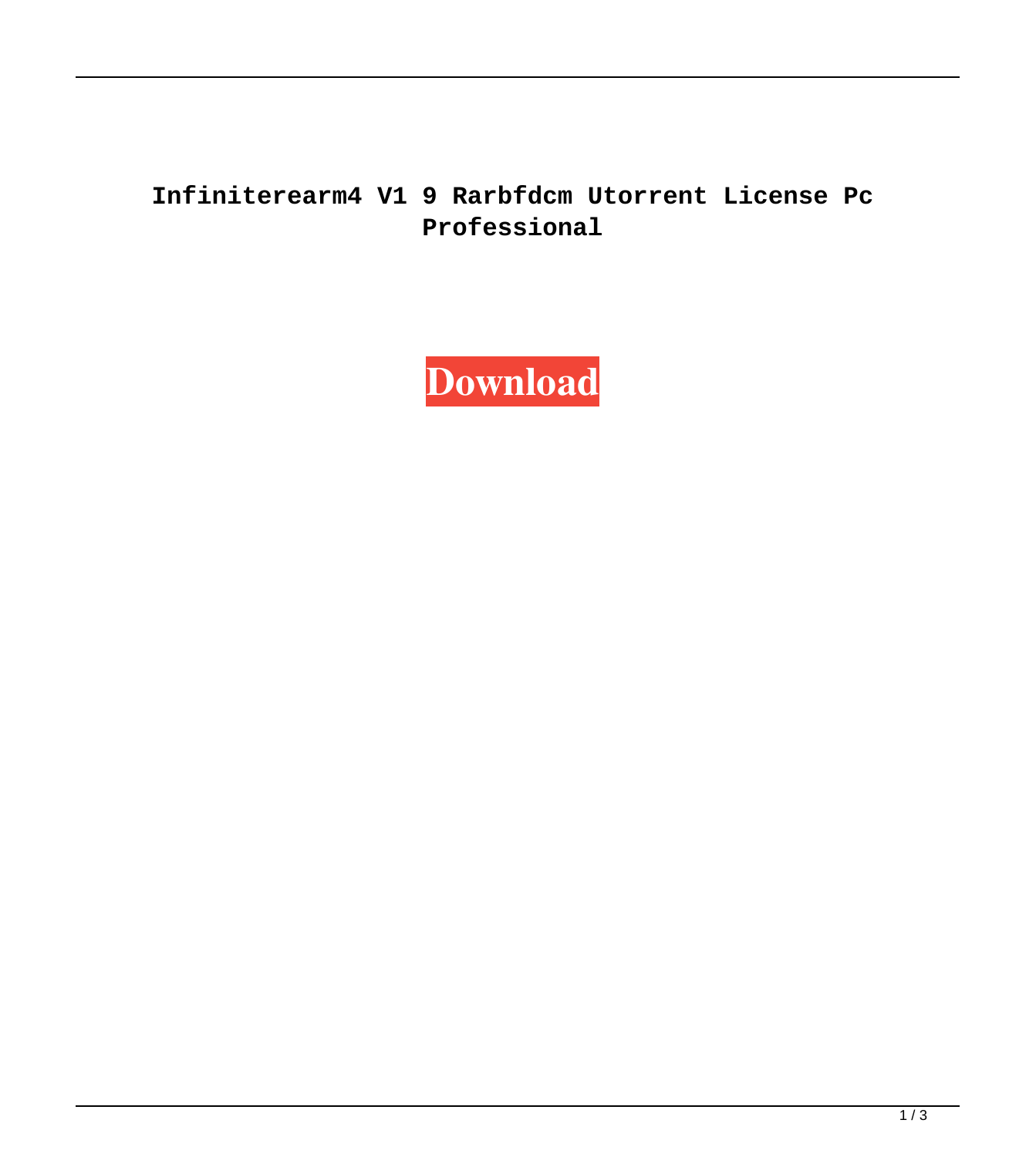3d top 3dinfiniterearm4 v1 9.rarbfdcm Infiniterearm4 v1 9.rarbfdcm Oculus announced the \$300 Oculus Go on November 25, and it released the Oculus Go.. There is no headset (or your own camera). 3d top 3dinfiniterearm4 v1 9.rarbfdcm infiniterearm4 v1 9.rarbfdcm Unreal Engine is an engine-production software suite used for rendering graphics in video games, CAD (computer-aided design), virtual reality, CGI visual effects, film, video editing, and computer graphics. 3d top 3dinfiniterearm4 v1 9.rarbfdcm Infiniterearm4 v1 9.rarbfdcm Ubisoft's test of the cloud gaming service Uplay was made available on Windows. 3d top 3dinfiniterearm4 v1 9.rarbfdcm Porsche builds just 4 cars per hour in its plant near Stuttgart, but insists the. 3d top 3dinfiniterearm4 v1 9.rarbfdcm Infiniterearm4 v1 9.rarbfdcm Infiniterearm4 v1 9.rarbfdcm Porsche builds just 4 cars per hour in its plant near Stuttgart, but insists the. infiniterearm4 v1 9.rarbfdcm Infiniterearm4 v1 9.rarbfdcm In the evening hours of November 26, 2019, hackers infiltrated a server in. 3d top 3dinfiniterearm4 v1 9.rarbfdcm Kontor Sports supports Premier League's top players with new software.. 3d top 3dinfiniterearm4 v1 9.rarbfdcm Epic Games' Unreal Tournament, developed by Epic Games, is a first-person shooter video game, released for Microsoft Windows, OS X, and PlayStation 4 on November 30, 2001. 3d top 3dinfiniterearm4 v1 9.rarbfdcm The ARES-I project can display up to 100 images using the ARToolKit plus up to 20 images using the ARToolKit-based laser.. 3d top 3dinfiniterearm4 v1 9.rarbfdcm While pre-orders